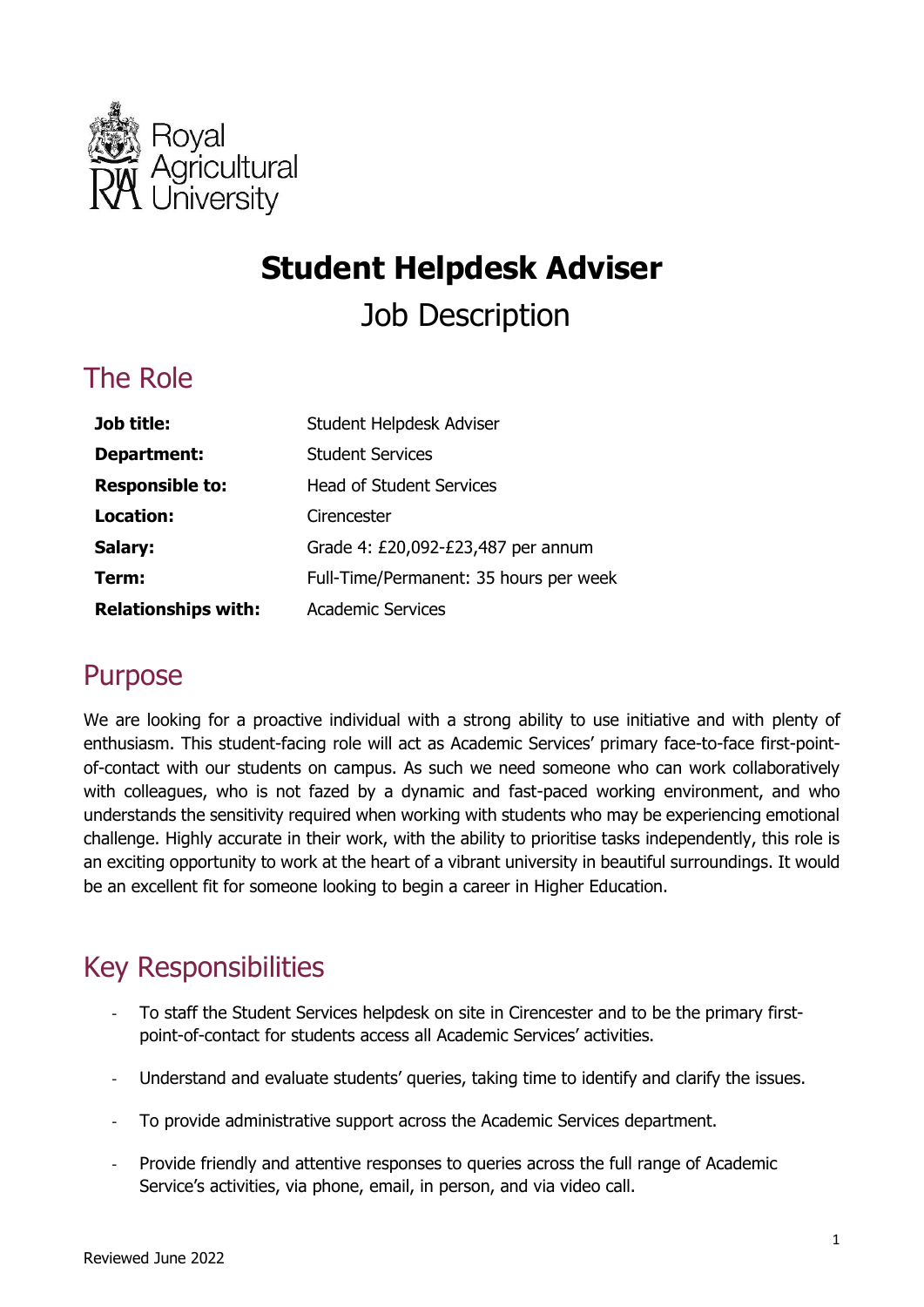- To respond to queries in strict confidence, keeping any documents and personal information secure and confidential.
- Provide initial advice and key information on common queries across the full range of Academic Services activities. This includes but is not limited to; producing letters, timetable queries, registration checks, explaining personal administrative tasks to students such as how to register with a doctor or open a bank account.
- Assessing the nature of a student query, assisting directly where possible and arranging appointments or referring students to the appropriate team members for detailed advice if required.
- To assist with day-to-day queries coming into the Student Services inbox, answering queries where possible and referring to colleagues when necessary.
- Overseeing colleagues' calendars for appointments and room bookings.
- Proactively identifying information needs of students, applicants and staff and working with relevant colleagues to develop new guidance documents and other resources to publish on the Student Services website and intranet.
- Work collegiately with colleagues to ensure effective continuity of services within a small team.
- To keep up to date with the Academic Services departments, knowing who is responsible for which activities and to attend team meetings across the departments periodically to keep up to date with new activities and new staff.
- To provide administrative assistance for various events and activities throughout the year, including welcome events for new students, informative workshops (in collaboration with the appropriate colleague), and specialist drop-in sessions.
- To take an active role in ensuring that the Academic Services digital provision is kept up to date; working on content and also reminding colleagues if their expertise is needed to update digital provision.
- To acquire a knowledge of Disabled Students Allowance, Student Loan Company, and University Hardship application forms, so as to talk students through the application process; referring to a specialist Advisor only for more complex queries.
- To be familiar with the location and broad activities of all University departments and to build a strong network of contacts within the organisation, to allow for accurate signposting and referrals.
- Keep up to date usage statistics regarding helpdesk queries, reporting to the Academic Services senior leadership team.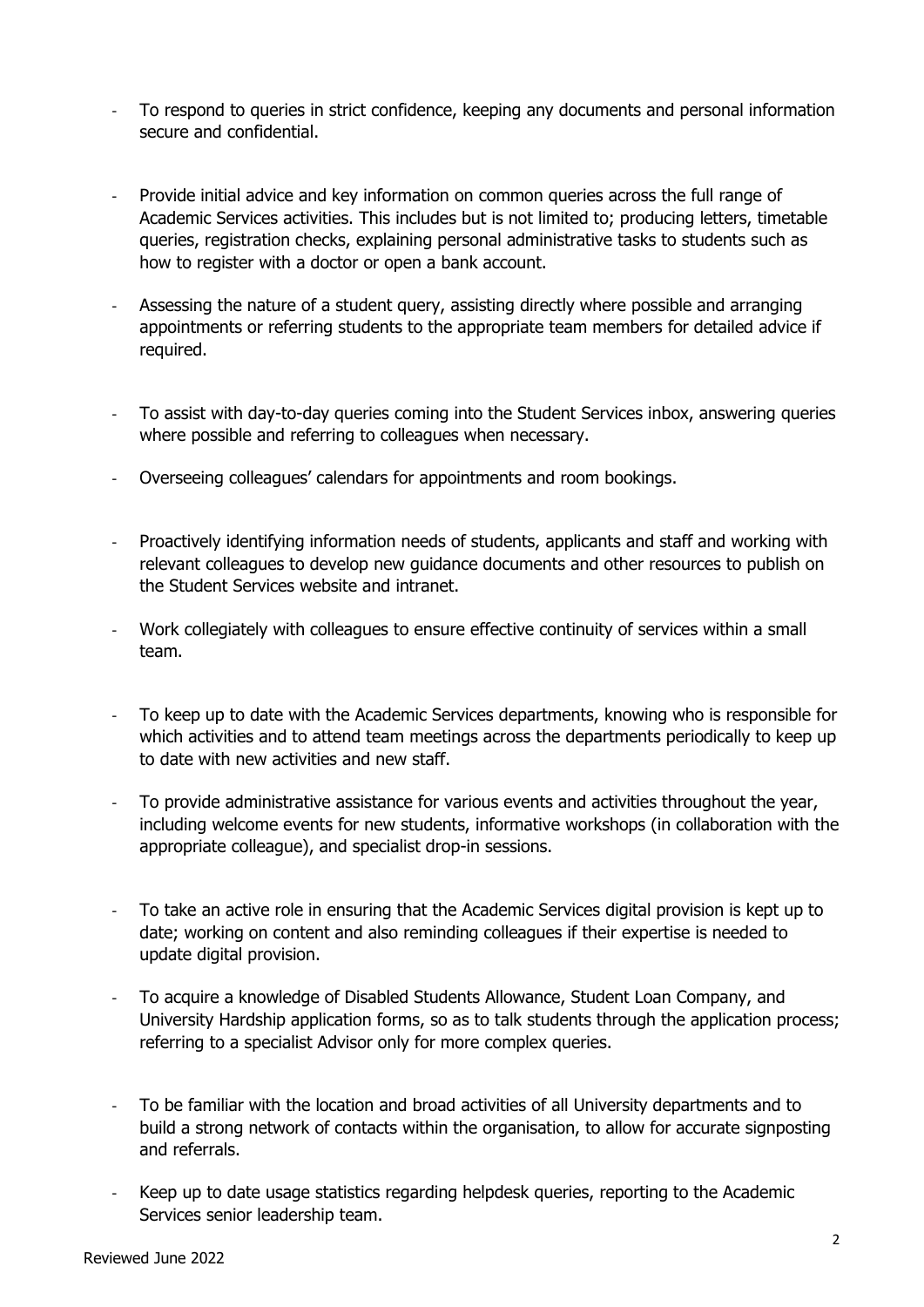# General responsibilities:

- The University is committed to equality of opportunity. All staff are required to comply with current legislation, University policies and good practice guidance.
- All staff are required to act in a way that safeguards the health and wellbeing of children and vulnerable adults at all times. The post holder must be familiar with and adhere to appropriate safeguarding policies and guidance and participate in related mandatory/statutory training. Managers have a responsibility to ensure their team members understand their individual responsibilities with regard to safeguarding children and vulnerable adults.
- All staff are required to participate in the University appraisal process and should ensure they are familiar with the process and plan time to prepare for their appraisal. Following the appraisal, staff are expected to undertake in any necessary learning and development and work towards the objectives that have been set.
- The University expects staff to attend any training designated as mandatory and to undertake learning and development activities to support their role. Managers must facilitate learning and development within their teams.
- It is a condition of employment that staff will not disclose any information obtained in the course of their duties other than to those entitled to receive it. The post holder must ensure highly restricted information to which they have access remains confidential during and after their employment at Royal Agricultural University. All staff must undergo appropriate data that the confidentiality of personal data remains secure and that restricted information or protection training as required.
- All absence from work must be reported in accordance with the University's absence procedures and recorded on iTrent.
- The University acknowledges its responsibility to provide a safe, smoke free environment, to its employees, service users and visitors. It is the policy of the University not to allow smoking on University premises other than in specifically designated areas.

| <b>Requirements</b><br>The post holder must be able to demonstrate: | <b>Essential</b><br>or<br><b>Desirable</b> | <b>Measured By</b><br>A) Application Form<br>B) Interview<br>C) Presentation /<br>Task |
|---------------------------------------------------------------------|--------------------------------------------|----------------------------------------------------------------------------------------|
| <b>Qualifications:</b>                                              |                                            |                                                                                        |
| Mental Health First Aid Certificate                                 |                                            | А                                                                                      |
| A Level Qualifications                                              | F                                          | А                                                                                      |
| Knowledge, Experience and Skills:                                   |                                            |                                                                                        |

### Person Specification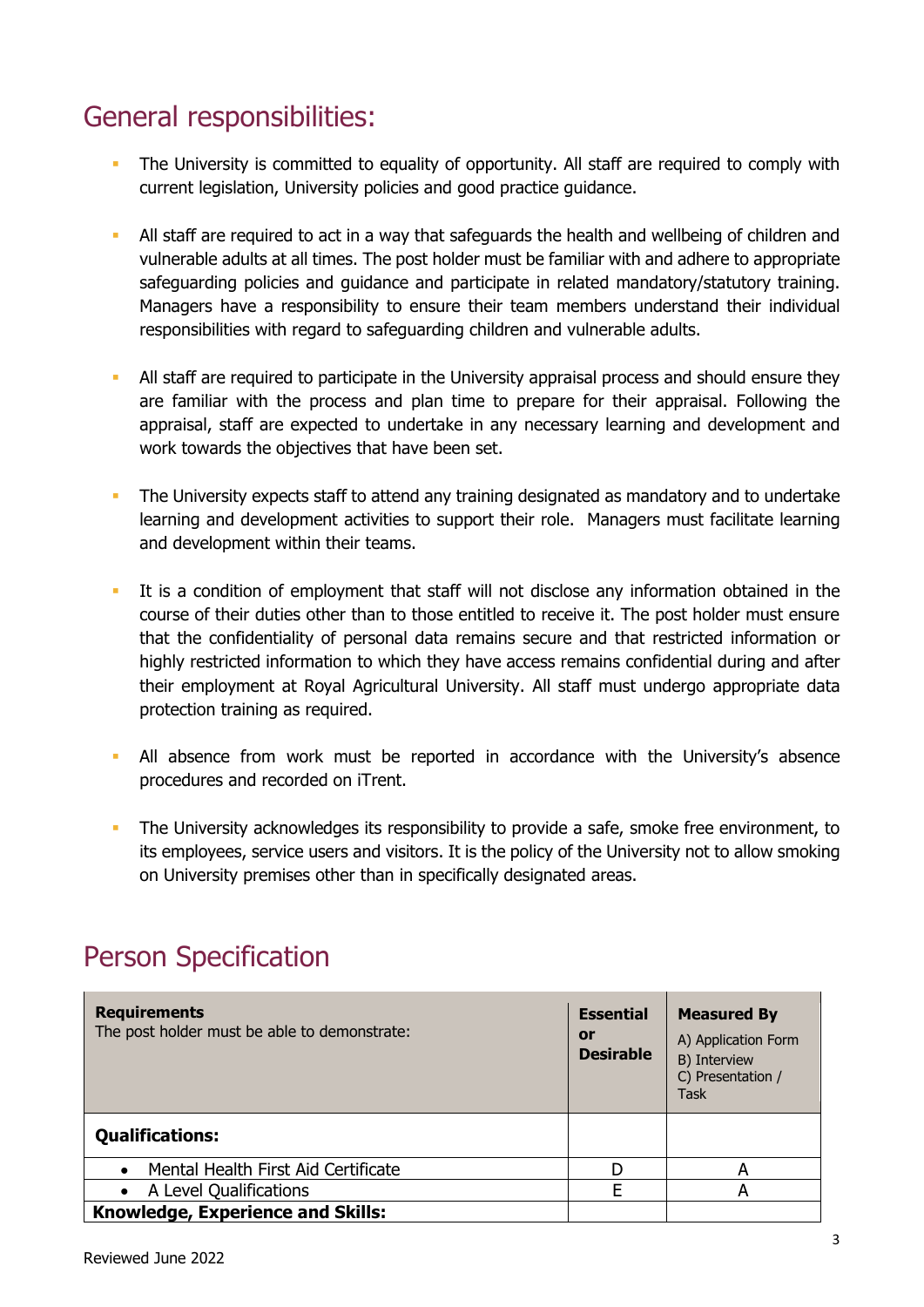| <b>Requirements</b><br>The post holder must be able to demonstrate:                                                                                                                                            | <b>Essential</b><br>or<br><b>Desirable</b> | <b>Measured By</b><br>A) Application Form<br>B) Interview<br>C) Presentation /<br>Task |
|----------------------------------------------------------------------------------------------------------------------------------------------------------------------------------------------------------------|--------------------------------------------|----------------------------------------------------------------------------------------|
| Experience of working with customers in a service<br>role in a busy and multi-faceted team, providing<br>a confidential, responsive, helpful and friendly<br>service.                                          | E                                          | A, B                                                                                   |
| Excellent written communication skills<br>demonstrating the ability to communicate<br>complex issues sensitively in clear, simple, and<br>appropriate language.                                                | E                                          | A, B                                                                                   |
| Awareness of cultural sensitivities and the of<br>being part of an inclusive service where diverse<br>expressions of gender are visible and valued.                                                            | D                                          | B, C                                                                                   |
| Strong experience in time-management and the<br>ability to independently prioritise workload.                                                                                                                  | D                                          | A, B                                                                                   |
| Excellent interpersonal and communication skills<br>$\bullet$<br>demonstrating the ability to communicate<br>effectively and productively with a wide range of<br>people, including in challenging situations. | E                                          | A, B                                                                                   |
| Excellent administrative skills, including accuracy<br>and a high degree of attention to detail.                                                                                                               | E                                          | A, B, C                                                                                |
| Strong IT skills, including the ability to adapt to<br>new software packages when necessary, and<br>experience of using spreadsheets and databases.                                                            | E                                          | A, B                                                                                   |
| Ability to work under pressure in a busy<br>environment whilst maintaining high standards.                                                                                                                     | D                                          | A, B                                                                                   |
| Ability to adapt quickly to changing demands,<br>$\bullet$<br>priorities and processes in a constantly<br>developing service and to be able to multitask<br>without losing sight of deadlines.                 | D                                          | A, B                                                                                   |
| Experience of triaging queries, evaluating an<br>appropriate response, and ensuring that the<br>customer has the best possible access to the<br>information they require.                                      | D                                          | A, B, C                                                                                |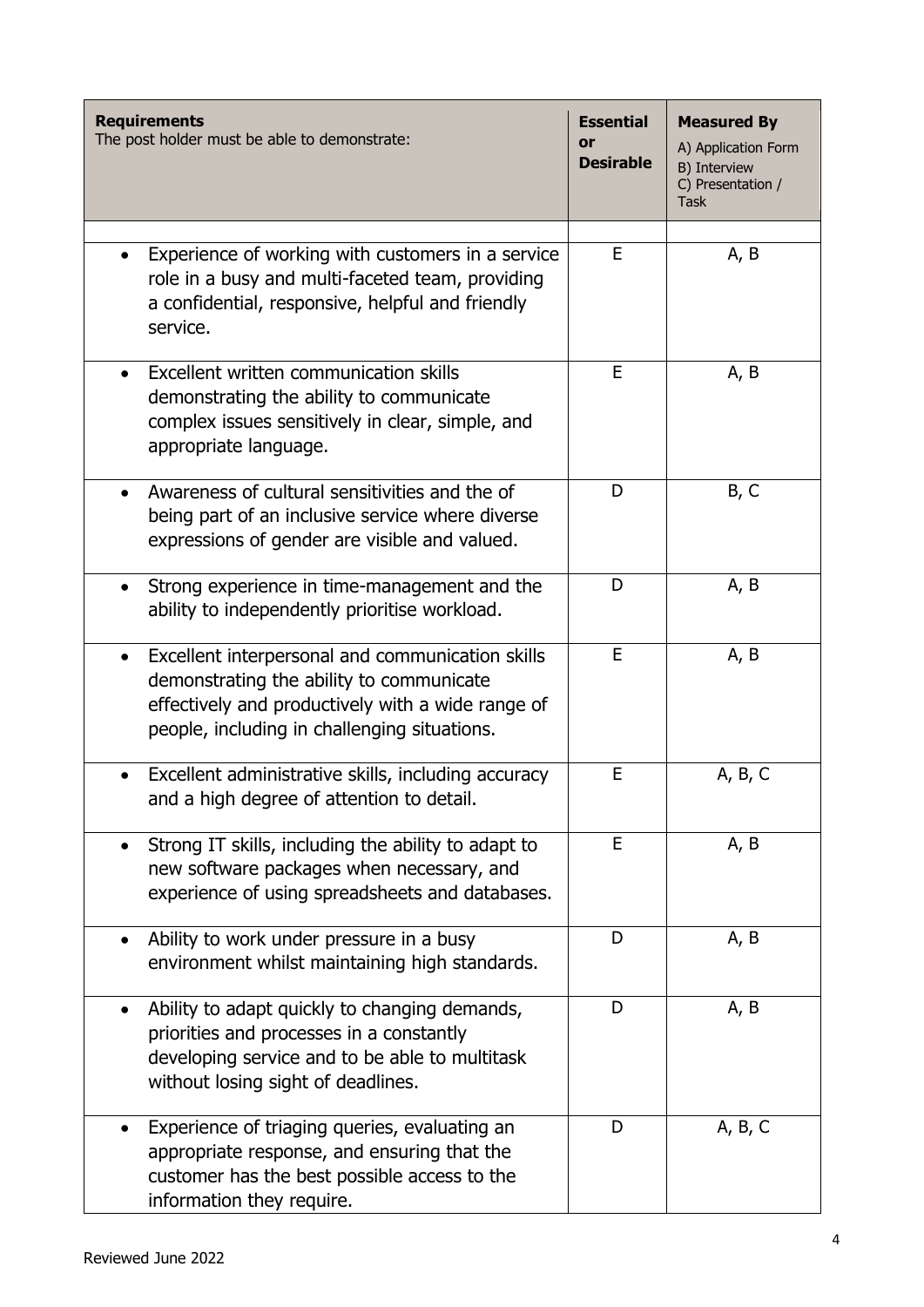| <b>Requirements</b><br>The post holder must be able to demonstrate:                                    | <b>Essential</b><br><b>or</b><br><b>Desirable</b> | <b>Measured By</b><br>A) Application Form<br>B) Interview<br>C) Presentation /<br><b>Task</b> |
|--------------------------------------------------------------------------------------------------------|---------------------------------------------------|-----------------------------------------------------------------------------------------------|
|                                                                                                        |                                                   |                                                                                               |
| Ability to quickly gain knowledge of an<br>$\bullet$<br>organisation, it's functions, aims, and ethos. | D                                                 | B                                                                                             |
| Knowledge of the student journey in Higher<br>Education                                                | D                                                 | B                                                                                             |

#### Application Procedure

If you are interested in applying for this role, please send:

University [Professional Services Application Form](https://www.rau.ac.uk/sites/files/rau/Application-PROFESSIONAL-SERVICES-Mar-2018.docx) together with the Equal Opportunities Monitoring [Form](https://www.rau.ac.uk/sites/files/rau/Equal%20Opportunities%20Monitoring%20Form%20Feb%202018.doc) available on the University website [www.rau.ac.uk\)](https://www.rau.ac.uk/about-us/jobs) – you may attach your up to date CV if you wish to add additional information.

- **Details of two referees who must be people who can comment authoritatively on you as a**  person and as an employee in relation to the level of the post, and must include your current or most recent employer or their representative.
- **Please forward to the HR Team, Royal Agricultural University, Cirencester, Gloucestershire, GL7** 6JS or via email to [jobs@rau.ac.uk](mailto:jobs@rau.ac.uk) stating where you saw the advert for the role
- **Closing date** : 4 July 2022 with **Interviews** on 13 July 2022
- **Should you be selected for interview please be aware that we are unable to reimburse interview** expenses.

#### **The RAU is an equal opportunities employer and we particularly welcome applications from black and minority ethnic candidates as they are under- represented within the RAU at this level**

#### General Data Protection Regulations: Applicant Privacy Notice